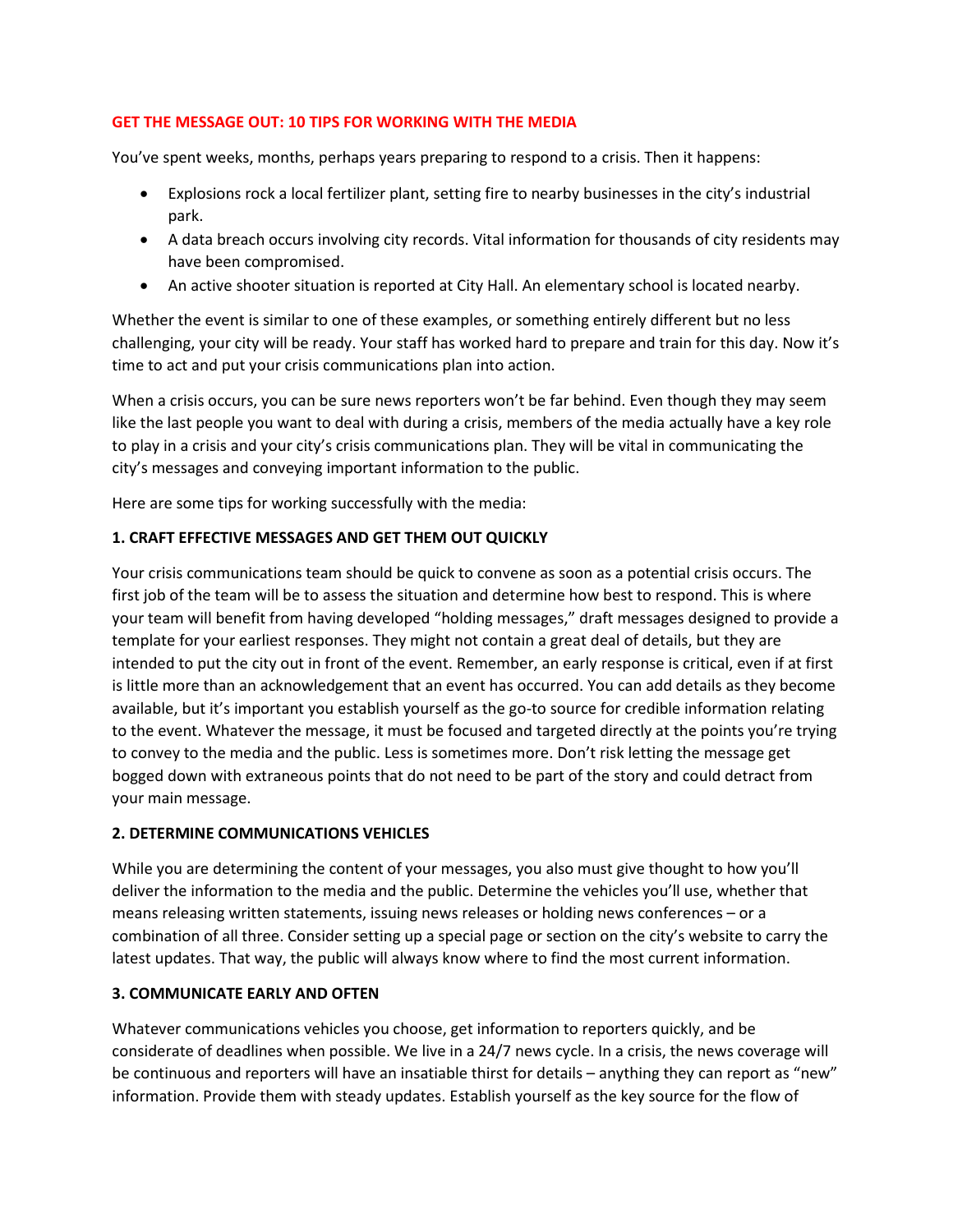credible information, and maintain your credibility by following through with what you promise to reporters. If you promise a statement by 3 p.m., make sure the statement is ready; if you promise a reporter you'll get back to her with a specific detail, be sure to track down that piece of information and get it to her quickly; if you announce a 10:30 a.m. news conference, make sure it begins as close to that time as possible. That's especially important for television coverage, as television news organizations are likely to cover news conferences live during a crisis and will promote the fact that the public can tune in to get the latest. An unexplained delay will raise questions and the suspicions of reporters and the public that "something's up."

## **4. BE PREPARED BEFORE TALKING WITH THE MEDIA**

Clarify the process that was previously established when you prepared for how messages would be approved and delivered. Have your messages and any related materials written down. Practice by bouncing the messaging off the various team members to get different perspectives on whether changes are needed. If a statement is to be delivered in person, have your spokesperson practice delivering the message, and consider questions that might be asked by reporters. If you have time, consider holding a mock news conference with crisis team members acting as reporters. Make sure the spokesperson is well-prepared before he or she goes before the microphones and cameras.

## **5. ANSWER THE QUESTIONS THAT YOU CAN**

Here is a key rule for dealing with the media: Never say, "No comment." A "no comment" is usually equated with guilt or trying to hide something. Instead, use a non-committal response such as, "I'd like to answer your question, but I don't have enough facts to answer it at this point." If you know the answer, but for whatever reason you cannot provide it, it is appropriate to say: "I'm sure you can appreciate the sensitivity of the information you are requesting and understand I am not at liberty to speak about it. What I can tell you is …" Even if your response doesn't convey specific information or answer the question that was asked, it still better than "no comment."

Do not speculate if you're asked a question to which you don't know the answer. Instead tell the reporter you will find out and get back to him or her. Be realistic in setting response timelines. Then make sure to follow through on your promise. Also, never panic if you're surprised by a reporter. Always keep your cool and take charge. If you're asked a negative question, always rephrase it to a positive; restate the underlying concern, and balance the bad news with a positive, solution-oriented message.

Here's an example of making a statement when there isn't a lot of information available:

*"Our Police Department is committed to serving and protecting the people of this community. We take allegations of this sort very seriously and we have ordered a full review of this incident. As this is an ongoing investigation, we cannot make any further comments, but will keep the public aware of any developments."* 

#### **6. ANSWER QUESTIONS, BUT DON'T GO OFF THE RECORD**

Treat all reporters equally. When communicating with reporters individually, give the same information to each, and return calls in the order they were received. Depending on the circumstances, the city and the media may best be served by setting up news conferences at regular intervals throughout the day.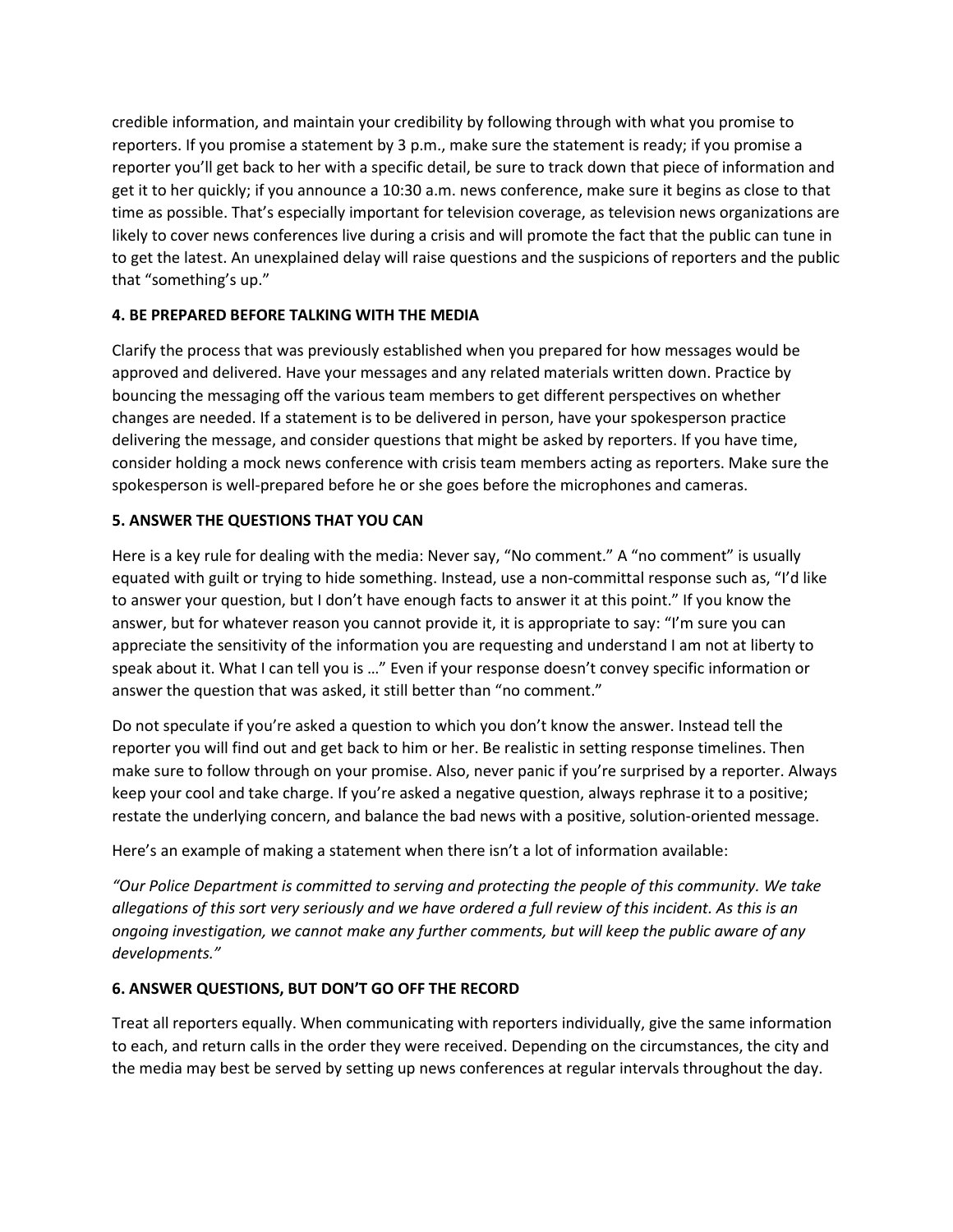Do not have an "off-the-record" conversation with a reporter. Don't presume that just because a camera or tape recorder is shut off, your comments won't be used. Never say anything that you would not be comfortable seeing in the morning paper or hearing on the news.

Sometimes you may wish to go "on background," which is when a reporter is provided information from a source with an agreement on how the information can be used. Sometimes the agreement will allow publication of the information but can only be attributed to general sources such as "city officials." These briefings can be arranged in groups or individually. Keep in mind, however, that some reporters may have a different understanding of what "on background" means, so make sure you spell out carefully how the information can or cannot be used. And keep this in mind: There's always a risk that a reporter could still attribute the information to you, despite your agreement (there may be a miscommunication, for example.). So tread very carefully here, and only go "on background" if it's absolutely necessary.

## **7. NEGOTIATE THE TERMS BEFORE AN INTERVIEW**

Before you agree to an interview, especially a one-on-one, be sure to do a pre-interview with the reporter(s). Pre-negotiate the questions you can answer and what you don't want to be asked. Avoid being put in a spot where you are unable to answer questions and put in a negative situation that will distract from your coordinated response plan. Make sure you limit the interview to no more than 20-30 minutes. After that, even the best-trained interviewee begins to wilt.

## **8. KEEP THESE TIPS IN MIND FOR INTERVIEWS**

- Speak in simple terms: How would you explain this to your 12-year-old neighbor?
- Avoid jargon and acronyms. The reporter may understand what it means, but the citizen reading your quote or seeing your interview on the news may not.
- Use examples and anecdotes to explain complicated issues.
- Make it personal. Be human.
- Even if you are delivering the same message that you have delivered to other reporters a dozen times before, make it sound like the first time. Sound authentic, rather than as if you are spouting scripted comments.
- Do not be afraid to say, "I don't know." Promise to find out the information and get back to the reporter.
- If it's a print interview, feel free to put your notes in front of you.
- For television interviews, it's okay to ask for a "do-over" if you misspoke or tripped over your words. Just ask: Can I answer that again?

#### **9. CORRECT ERRORS AND MISINFORMATION**

If a reporter puts out an erroneous story, talk with the reporter individually and not in front of his or her colleagues. That will prevent embarrassment and make it easier to get an appropriate correction or get the information fixed in a follow-up story. If you don't get satisfaction from the reporter, decide how important the error was. If it warrants a correction or change, contact the reporter's direct supervisor. If that person refuses to issue a correction, strongly consider going higher up the chain. Contact the newspaper's managing editor, or the television station's news director or station director. If the error is libelous or slanderous, copy the media outlet's outside legal counsel on any correspondence.